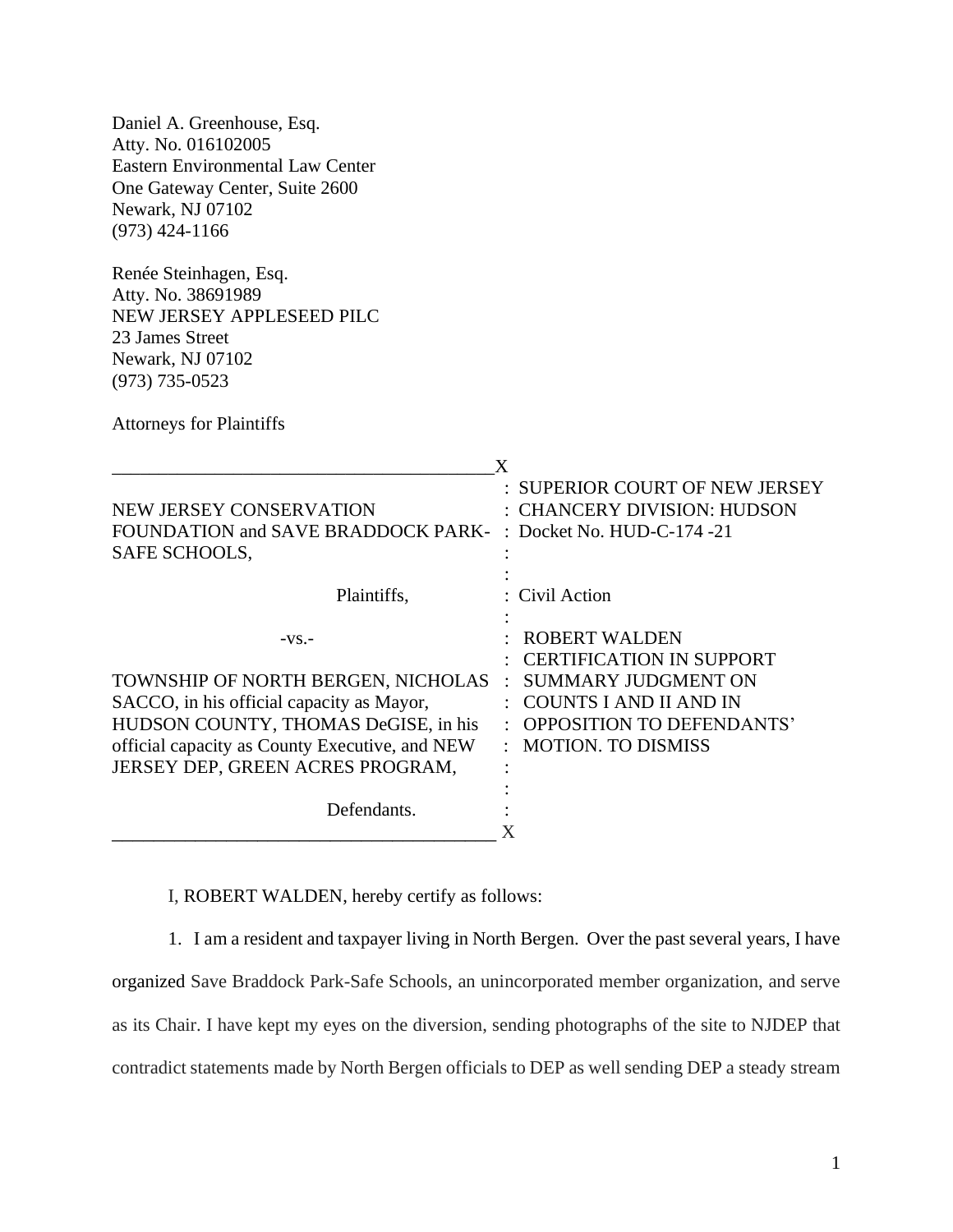of properties for sale in North Bergen, which the Township has subsequently sold to private developers or uses for purposes other than housing its pre-school program. I speak my mind directly to Green Acre officials, provide relevant, valuable information to DEP (some of which DEP has considered in its reviews of North Bergen's diversion pre-application), and have made many Open Public Records Act requests ("OPRA") to DEP, Hudson County, the NJ Department of Education ("DOE") and North Bergen Township and Board of Education. For approximately eight years, I have had no success in ending the twenty-year-plus, unlawful diversion of dedicated parkland, which has resulted in the continuing impairment of a significant area of James J. Braddock Park ("Braddock Park) for non-recreational purposes. I make this certification in support of Plaintiffs' motion for summary judgment with respect to Counts I and II of their Complaint against the Township of North Bergen and Hudson County. I also make this certification in support of Plaintiffs' opposition to all defendants', including the Department of Environmental Protection's ("DEP"), motions to dismiss.

2. In 2000, North Bergen commenced building an addition to its Lincoln Elementary School in preparation for its use as a pre-school. When it became apparent that the annex would not be completed in time for the 2001-2002 school year, the Township leased sixteen extra-wide trailers, soon thereafter seventeen trailers, to serve as temporary classroom units ("TCUs") and placed them on a fully functioning recreational field in Braddock Park located at Block 437.02, Lot 1. The lot was encumbered with a Green Acres restriction.

3. At the time, Defendant Sacco (who also served as North Bergen's Assistant Superintendent of Schools at that time) and other North Bergen officials explained to the public that this use of dedicated public parkland was temporary. Specifically, the public was told that

2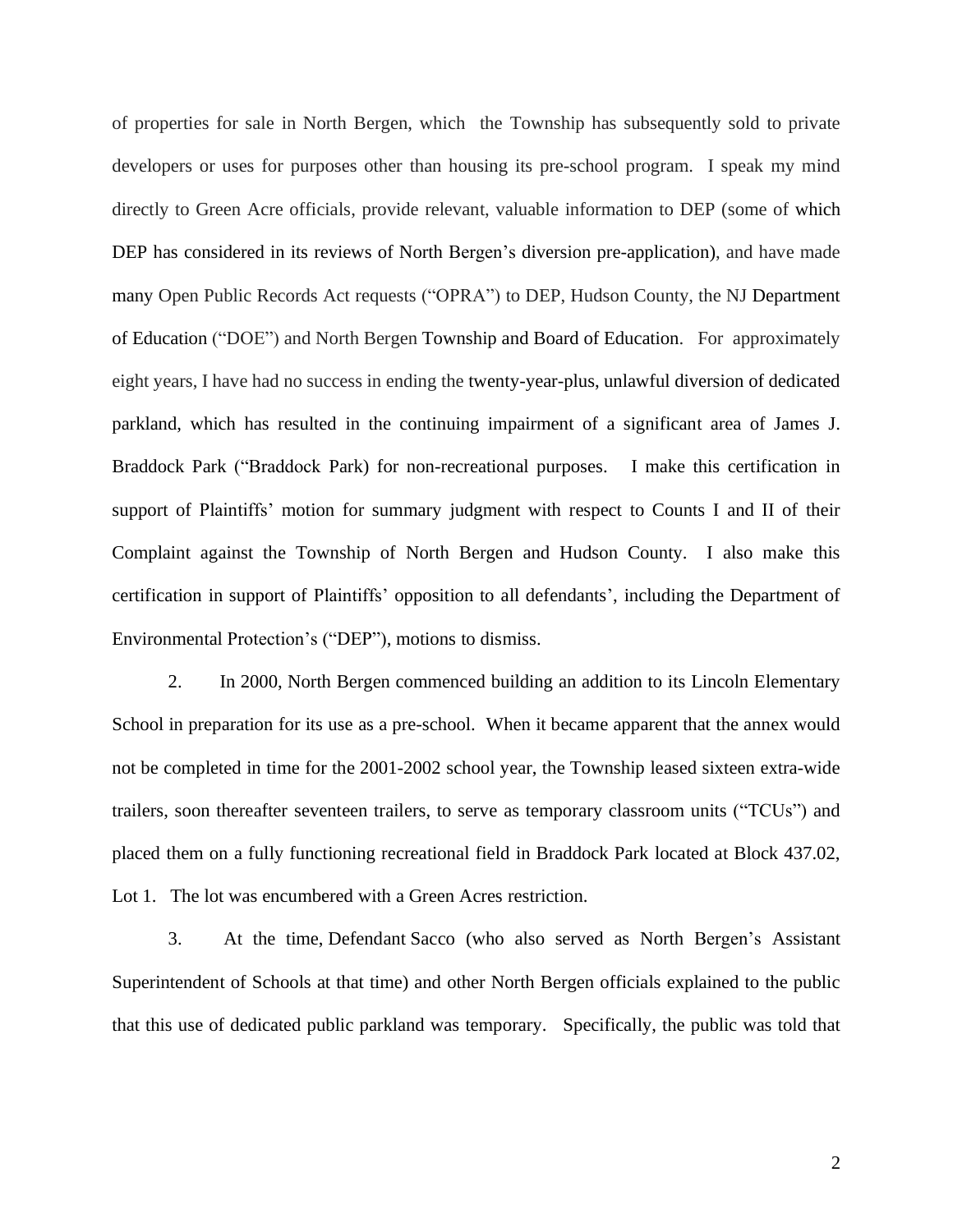use of this recreational property was necessary only for the 2001-2002 school year, while North Bergen completed the Annex to the Lincoln Elementary School.

4. Only one-year earlier, Township voters had rejected a referendum question seeking to finance the construction of a high school within Braddock Park.

 5. To the best of my knowledge, neither North Bergen nor Hudson County notified DEP of North Bergen's removal of a Green Acres-funded ball field and placement of the TCUs on this dedicated parkland and neither entity sought prior authorization for such use. I base this knowledge on DEP's March 16, 2011 violation letters written to North Bergen and Hudson County about the presence of the trailers in Braddock Park, and on OPRA responses which yielded no records regarding the preschool, prior to when the preschool was established in Braddock Park in 2001.

6. However, it appears that DEP had inspected the site already in July 2001 and December 2005 and had not noticed the trailers. I am attaching a copy of the inspection letters I received pursuant to an OPRA request as Ex. A. (Three DEP inspections of Braddock Park noted in letters, dated August 10, 2001 (inspection date July 23, 2001), December 19, 2005 (inspection date December 8, 2005), and March 16, 2011 (inspection date November 18, 2010).

7. Soon after the March 16, 2011 Notice of Violation letter was sent to North Bergen and Hudson County, Mr. Robert Rodriquez of DEP wrote an internal memo to other staff persons in the Green Acres Program. In that memo, he stated: "The Township believes that they may be able to get the North Bergen Board of Education to remove the trailers from the park and relocate the students to another classroom location that is not parkland by September 2012." A copy of the memo is attached hereto as Ex. B.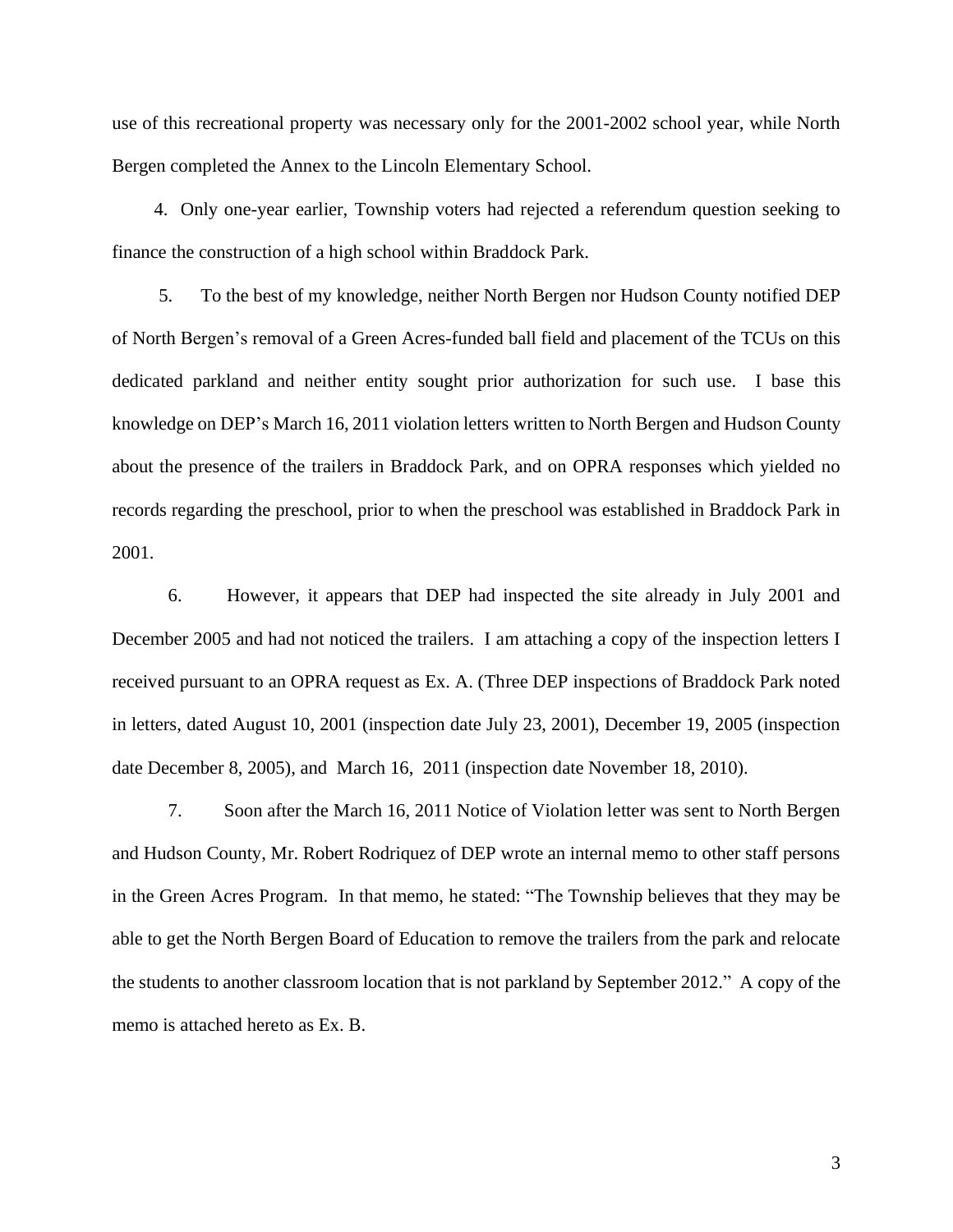8. The original notice of violation noted that this matter was a compliance issue, and informed North Bergen and Hudson County, the owner of Braddock Park, that they needed to submit a plan that included a "reasonable timetable for removal of the school trailers" from the Park. For more than eight years, I have watched that "reasonable timetable" requested by DEP shift without any final agency action, enforcement or relief for myself, and members of Save Braddock Park-Safe Schools, and all the residents of North Bergen and Hudson County for whom we are advocating.

9. Due to the changing dates to remove the trailers, North Bergen and Hudson County entered into a 24-month lease that was amended twice before Green Acres required them to make a formal application to divert, after-the-fact, the Green Acre-funded property. I am attaching the Memorandum of Understanding between North Bergen and Hudson County that acknowledged their shared obligation to apply for a diversion, and which spelled out their different obligations regarding that process as Ex. D. Copies of the Lease and two amended Leases are attached as exhibits to that document.

10. In late October, 2012, Hurricane Sandy started a fire which caused irreparable damage to two TCUs, at a time when none of the TCUs had fire exits, as required by N.J.A.C. 6A:26-8.1. Already in October, 2008, the North Bergen Fire Prevention Bureau had issued an egress violation notice for the lack of fire exits in the TCUs. I am attaching, as Ex. E, a Notice of Violations and Order to Correct, dated October 23, 2008, that noted that the Egress Violation was being worked on but was not abated.

11. Notwithstanding the serious limitations of the TCUs as revealed by the storm, the Township and County again missed their deadline to remove the TCUs from Braddock Park by July 2013, and restore the property by September 2013.

4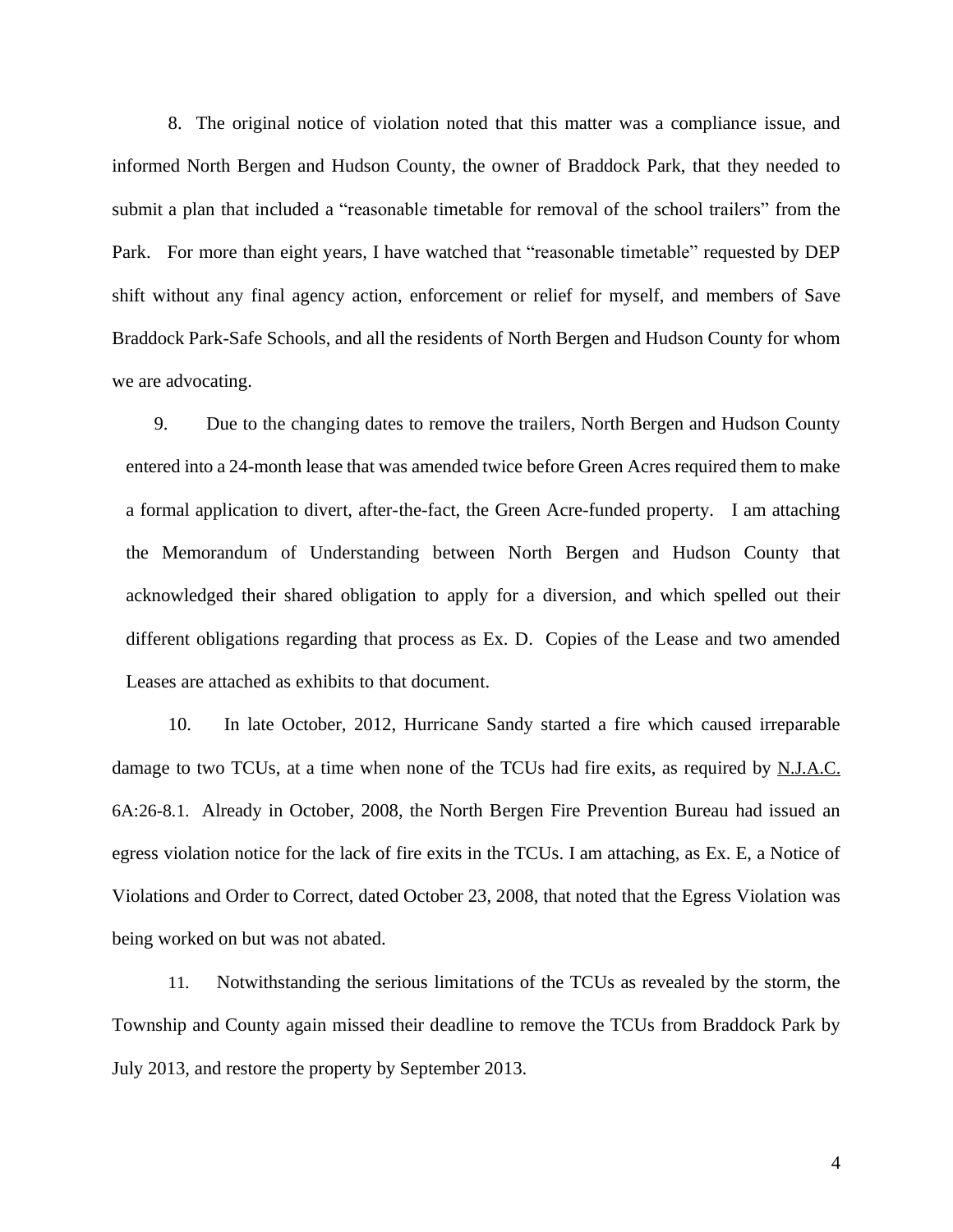12. It is my understanding that since the Second Addendum to the Lease Agreement expired, DEP has not approved another lease. In response to an OPRA request, I received a copy of a Third Addendum to the Lease Agreement, which was submitted to DEP, but never approved by DEP or signed by North Bergen and Hudson County. There were several comments on the draft made by DEP staff, however. That draft indicates that DEP and Hudson County had agreed to evacuate and restore the property no later than August 31, 2021. I am attaching as Ex. F the Draft Third Addendum to Lease Agreement. Also, I am attaching, as Ex. F1, an e-mail between Martha Sapp and Susan McCurrie that I received in response to OPRA request 234176, in which Ms. Sapp expresses DEP's frustrations with the diversion process because of all the delays caused by North Bergen.

 13. On November 5, 2014, I and others spoke against granting the diversion at a public "scoping hearing", required by DEP regulations. NJ Conservation Foundation, The League of Women Voters, NJ Sierra Club, Friends of Liberty State Park, NY/NJ Baykeeper and many others submitted comments to DEP, protesting the diversion of the softball field and parking lot for nonrecreational purposes. Several noted that there were alternative properties on which the pre-school facilities could be located, others noted that the trailers were neither appropriate nor safe for such young children and, for sure, should not replace valuable recreational parkland in what is a highly dense urban community. Township/County/BOE employees and a few parents of pre-school children stated that they were happy with the preschool program/teachers and the park setting.

 14. Following the scoping hearing, I wrote an e-mail to Caroline Armstrong, the Green Acres Program Specialist assigned to this diversion application. I asked her how long the diversion process typically takes. In an e-mail dated November 21, 2014, Ms. Armstrong noted that major diversions "typically" take "anywhere from 9 months to a year (or longer) before obtaining a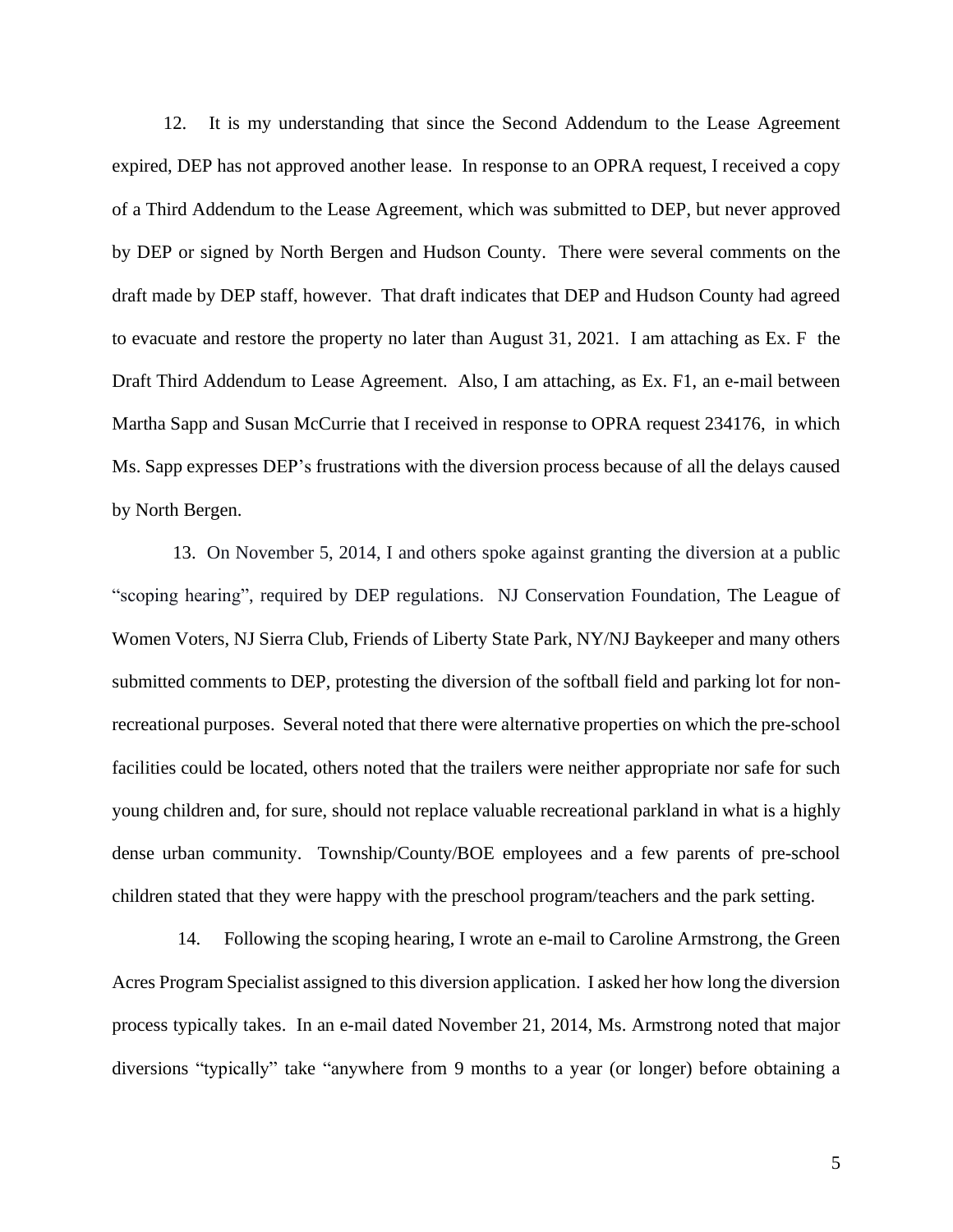determination from the NJDEP Commissioner and State House Commission." She additionally noted that a second public hearing is required at the time of final application, and that the SHC "usually meets only four times per year." I am attaching, as Ex. G, the E-mail from Caroline Armstrong to Robert Walden, dated November 21, 2014.

15. North Bergen has yet to file a final application because DEP has yet to deem their application complete. The lack of completeness, in my opinion, is due to North Bergen's dilatory, incomplete and, at times, non-factual responses to DEP's completeness questions raised during DEP's review of North Bergen's pre-application. Already at the time Ms. Armstrong wrote me, approximately 3-½ years had passed since DEP notified Hudson County and North Bergen that they needed to seek approval for their after-the-fact diversion.

16. More than one year after Hudson County resolved to proceed with the diversion process (which occurred on September 11, 2014), it passed a resolution dated November 8, 2015, approving the pre-application documents it intended to submit to NJDEP. This pre-application had been approved by North Bergen on August 19, 2015. The pre-application, however, was not filed with the Green Acres program until January 26, 2016–over fifteen years after the North Bergen Board of Education first placed the trailers on encumbered parkland.

17. On November 17, 2015, I notified the Green Acres program of the impending availability of the vacated 10-acre Hi-Tech High School campus and suggested that North Bergen could use Hi-Tech as the means of solving North Bergen's non-compliance with Green Acres law and regulations. DEP investigated the matter and required North Bergen to consider the purchase of the building and campus, including the 2.5 acre parking lot that existed next to the building.

18. Several months later, DEP confirmed in an internal memo dated May 26, 2016 that "(6) GAP believes there are viable alternatives, including but not limited to Hi-Tech High School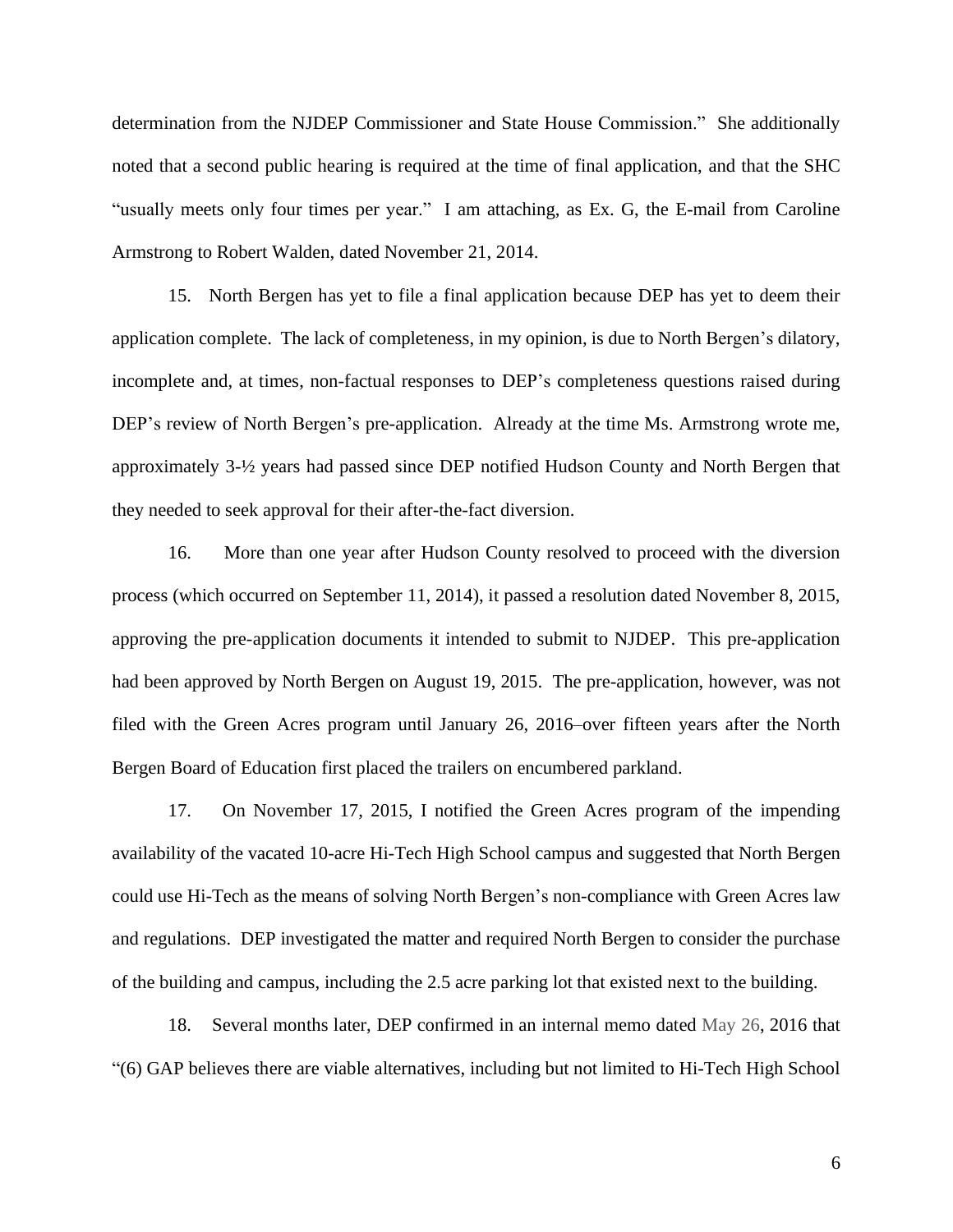and 64th Street sites." In addition, in response to DEP's first diversion pre-application completeness review questions, North Bergen responded that "This alternative [i.e., the Hi Tech building and campus] is consistent with the Board's Long Range Facilities Plan as submitted and accepted by the NJ DOE."

19. From that time on to date, it was my understanding from officials' public statements and mailings, and documents that I have received from the NJ DOE that the special public referendum that took place in December, 2018 (in which I voted) was intended to approve monies to acquire the Hi-Tech building so that North Bergen, with the approval of the NJ DOE, would reorganize its school system so as to house its entire pre-school program in the existing elementary schools.

20. For example, in a public statement made to the press, in September 2017, the North Bergen Superintendent of Schools confirmed: ". . . the trailers will be removed from the park by Sept. 2019, when a district-wide school reconfiguration plan is to take effect, freeing up classroom space at the district's elementary schools, where pre-K classes will be relocated." This appeared in an article written by Steven Strunsky, entitled "North Bergen School Officials say North Bergen Pre-K Trailers to get fire safety doors," dated September 20, 2017, updated January 16, 2019, which I am attaching as Ex. M.

21. Another example was the statement made by the North Bergen Superintendent of Schools in February 2020: "Under the terms of the referendum … The reshuffling of middle and high schoolers will create space in North Bergen's elementary schools for the pre-K students, according to the plan." He further stated that "The terms of the referendum are still the same, but the timeline has been delayed by a full year." I am attaching, as Ex. Q, the article written by Peter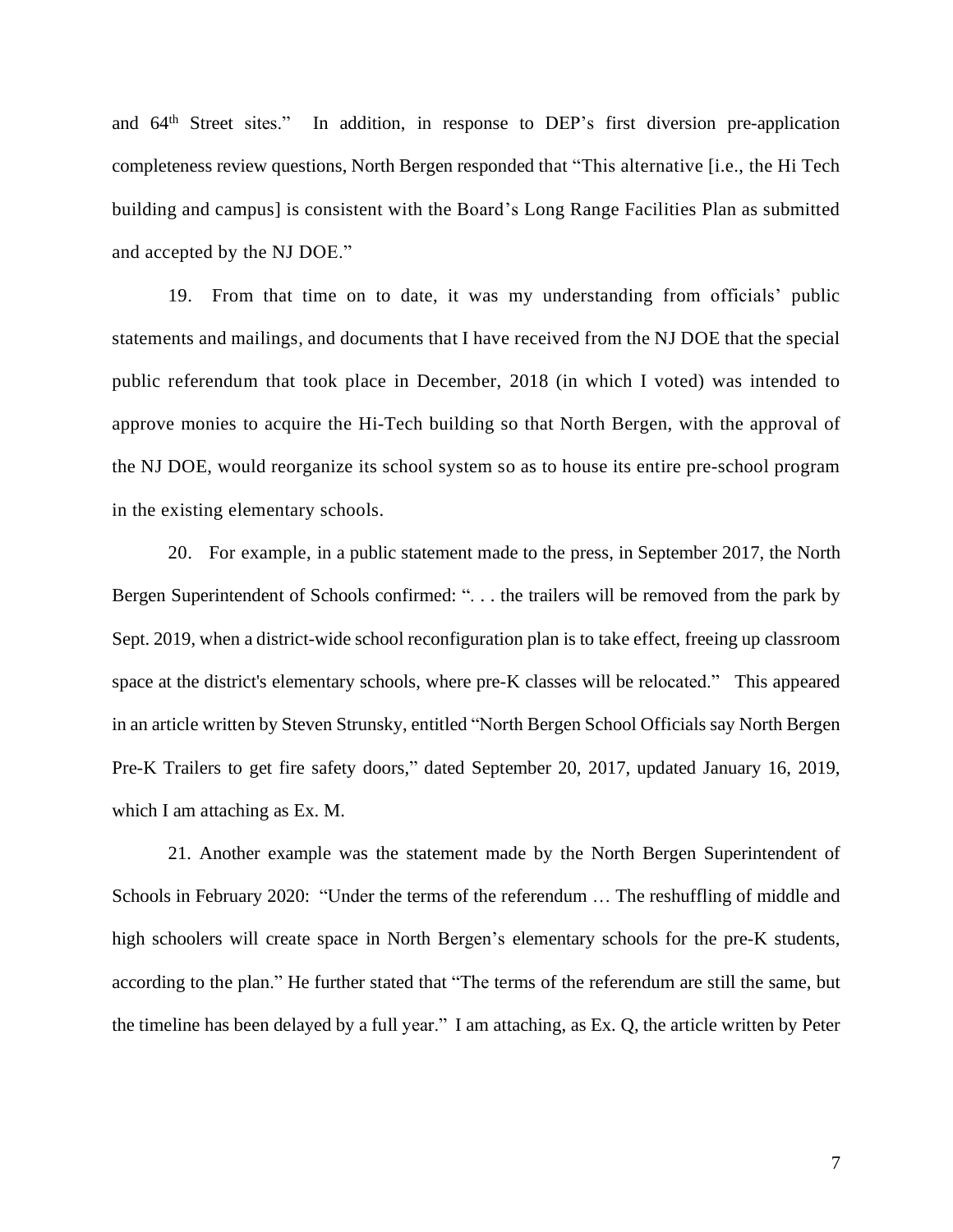D'Auria, entitled "North Bergen school realignment delayed a year; trailers will remain in Braddock Park until 2022," April 18, 2020.

22. Despite this public commitment to remove the trailers, North Bergen has yet to complete its pre-application. Disputes about the amount of illegally diverted land, the required diversion replacement properties, (including one whose eligibility I questioned and DEP ruled was ineligible), whether lease payments had been made by North Bergen to Hudson County and whether Hudson County had used such payments exclusively for recreational purposes as well as other issues, continued to exist; and I and others feared that another deadline to evacuate and restore the ball field would come and go. We decided to organize and bring a lawsuit under the Environmental Rights Act ("ERA") in order to end the continuing impairment of parkland. DEP simply seemed unwilling to enforce its directives and regulations and to impose a timetable on North Bergen. We sent a Demand to Cure under the ERA on June 2, 2020.

23. Rather than submitting the additional information and documents DEP required in order to move the diversion process to its final application, I learned at an August, 11, 2020 public scoping hearing that North Bergen was submitting a new pre-application for a permanent afterthe-fact diversion.

24. I attended that scoping hearing via Zoom. Although this hearing also involved a second property that DEP discovered during the preceding process that had also been unlawfully diverted by North Bergen, it focused almost exclusively on the diversion by the preschool in Braddock Park. Also, despite the fact that this hearing occurred during the height of Covid restrictions, numerous residents, including a member of the Hudson County chapter of NJ Sierra Club, attended the scoping hearing via Zoom. I later found out from DEP that numerous written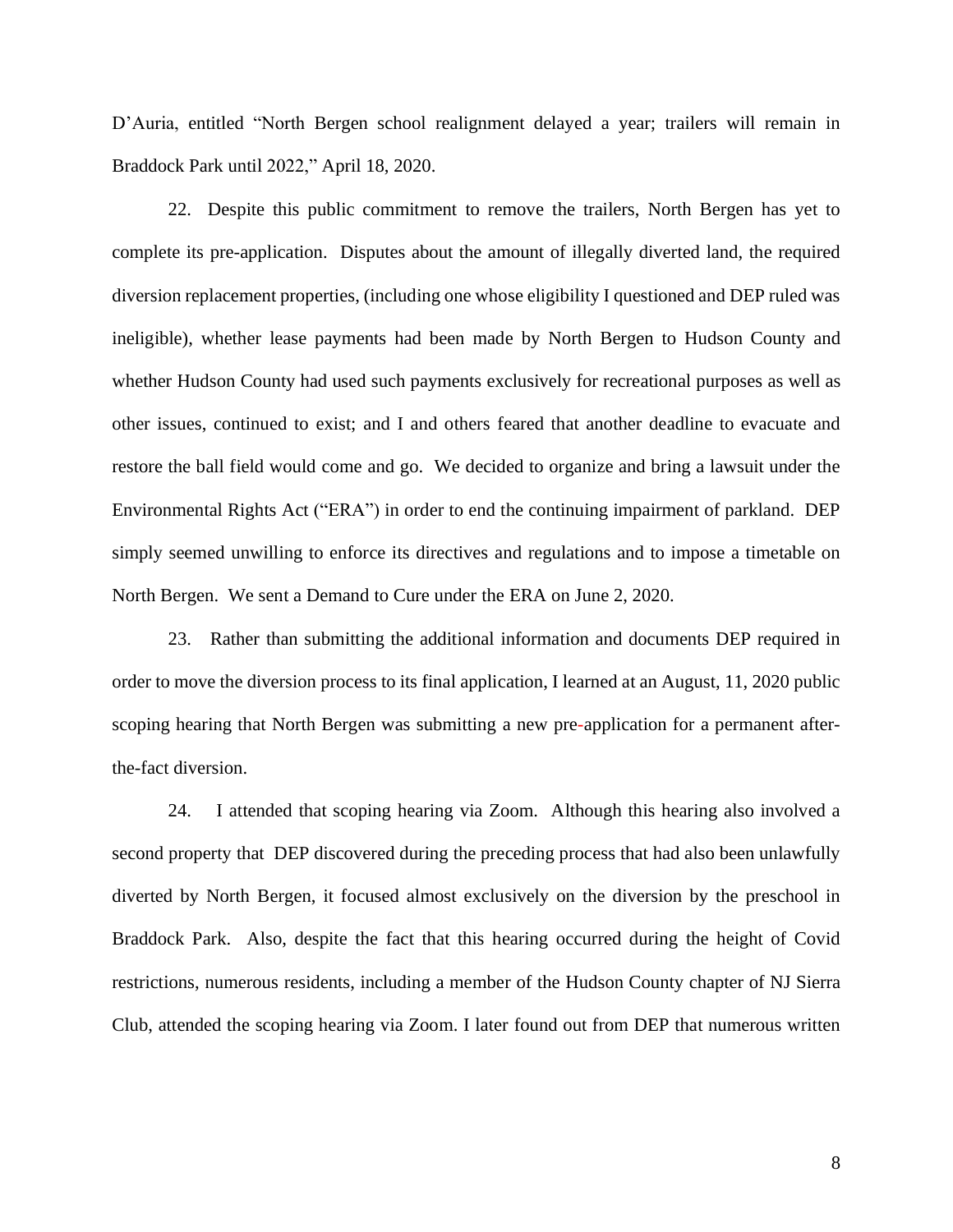comments were received separately by DEP about this matter and most were opposed to granting the diversion.

25. I was completely stunned, disappointed and frustrated by DEP's decision to permit North Bergen to submit a new pre-application to make the diversion permanent, rather than temporary. This dramatic shift in posture occurred after nearly a decade during which both North Bergen and Hudson County continually expressed a commitment to the public to remove the trailers from Braddock Park and to place the pre-school children in a more appropriate facility.

26. From mid-August 2020, I kept checking the DEP website to see if North Bergen had submitted its pre-application. North Bergen's second pre-application is dated March 5, 2021, but I didn't find out about it until sometime later, when DEP Green Acres posted it on its website.

27. On April 5, 2022, I filed an OPRA request hoping to receive a copy of North Bergen's response to Green Acres' incompleteness questions. Though Green Acres informed me that they sent me a CD including such documentation, I have yet to receive it. I paid by credit card for the creation of the CD on April 18, 2022.

 28. My efforts have been futile. It is now nearly twenty-one years since North Bergen has unlawfully occupied Braddock Park for non-recreational purposes; and DEP has yet to make a final agency determination, let alone enforce any of its previous demands to evacuate and restore the property. DEP has failed to set reasonable time limits on its own process, and I, as a member of the public, have no capacity to expedite the process. The diversion process is in the hands of the applicant, in this case North Bergen/Hudson County, and DEP. It is a regulatory process between DEP and the owner of Green Acres-funded property; it does not provide an opportunity for members of the public who have harmed by North Bergen's unlawful actions to challenge those actions and cause them to cease.